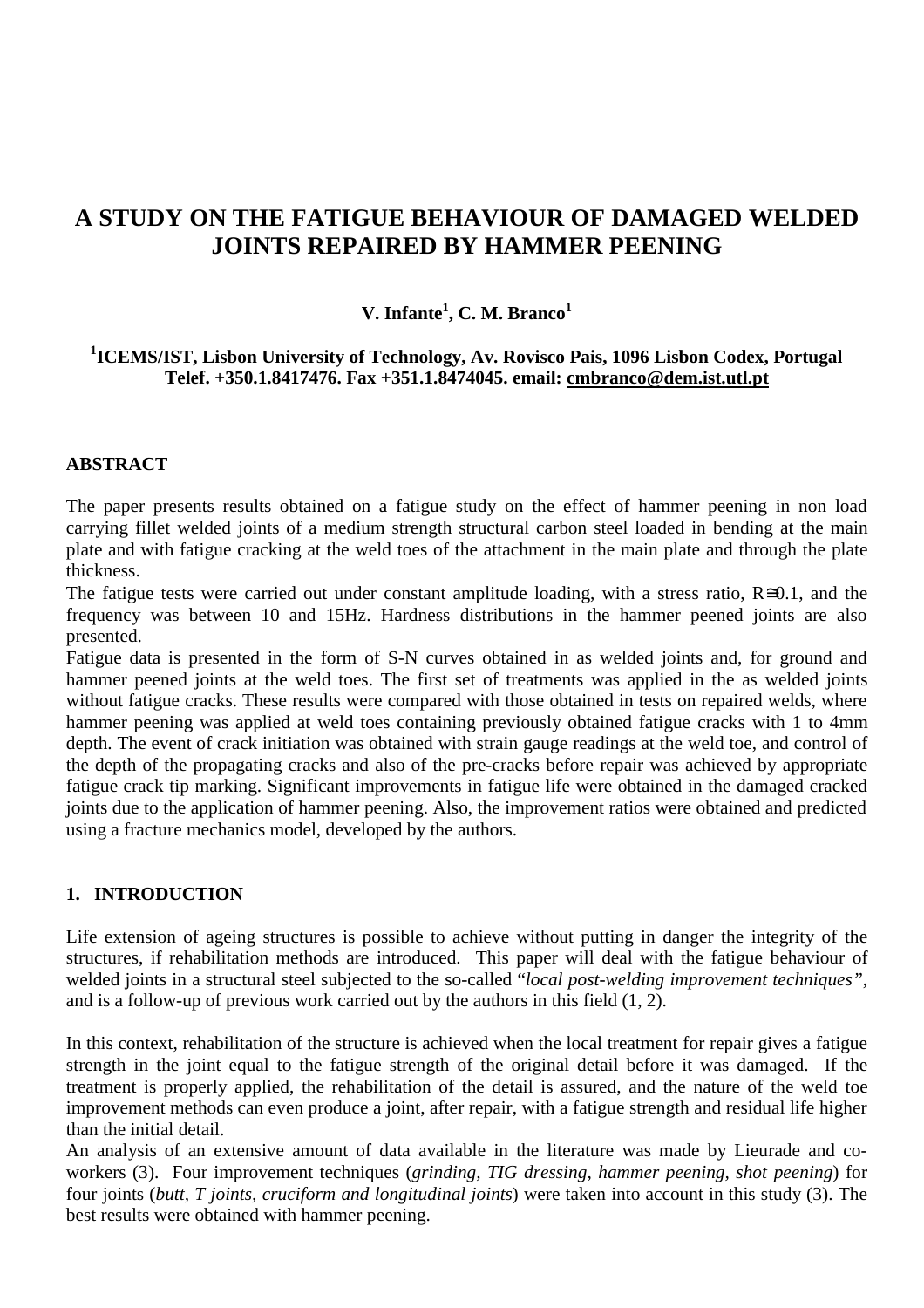The rather large increase in the fatigue strength, due to the use of improvement techniques, can be explained by the occurrence of a co-called initiation phase, in addition to the crack propagation phase.

A report of significant fatigue life extensions in repaired welds by air-hammer peening is presented in (4). In another work by the same authors (5) it is shown that air-hammer peening of the local weld toe region is a practical and reliable technique for repairing welds with shallow surface cracks up to 3mm long. A review of the methods of repair is presented in (6), where emphasis is put on the fact that good results can only be obtained with local treatments by introduction of compressive residual stresses, if the depths of the existing crack are within the residual stress field created by the treatment.

The present paper reports the results obtained on a study on the effect of the hammer peening process, both as a fatigue life improvement method in sound welds and as a repair technique to rehabilitate fatigue cracked joints at the weld toe. Results are shown of the fracture mechanics predictions, compared with fatigue crack growth data. Crack initiation data was obtained and analysed.

## **2. EXPERIMENTAL DETAILS**

Table I gives the composition and mechanical properties of the base and weld metal used in this study, a medium strength structural steel of the 400 MPa yield class (St 52-3, DIN 17100 specification), with a weld metal in a overmatching condition. The welds were made by the covered electrode process, and more details can be found in (7). The mechanical properties were obtained at room temperature in tensile, and LCF tests carried out in cylindrical specimens of 8mm diameter and 25mm gauge length machined from 12.5mm thick steel plates.

### **Table 1 -** Chemical Composition and Mechanical Properties of the Base Metal of the Steel Tested

#### *A- Chemical Composition*

#### Base Metal

| <b>Element and Content</b> |              |     |       |       |       |       |       |       |       |       |       |       |       |
|----------------------------|--------------|-----|-------|-------|-------|-------|-------|-------|-------|-------|-------|-------|-------|
| $\sim$<br>◡                | S.<br>ΩI     | Mn  | ◡     | Mo    | Ni    | m:    | Al    |       | Ċu    |       | Nb    |       | ມ     |
| 0.131                      | 412<br>U.413 | .44 | 0.063 | 0.024 | 0.034 | 0.009 | 0.029 | 0.043 | 0.018 | 0.013 | 0.005 | 0.011 | 0.005 |

#### Weld Metal

| <b>Element and Content</b> |          |      |      |      |             |  |  |  |  |  |
|----------------------------|----------|------|------|------|-------------|--|--|--|--|--|
| ๛                          | n.<br>ນ⊥ | Mn   |      | Ni   | Mo          |  |  |  |  |  |
| 0.08                       | 0.45     | 1.28 | 0.50 | 1.87 | ∩ 27<br>U.J |  |  |  |  |  |

*B- Mechanical Properties* (Average values of five tests)

| Base Metal                                                       | Weld metal                              |
|------------------------------------------------------------------|-----------------------------------------|
| 0.2% yield stress, $\sigma_{vs}$ =410 MPa                        | $\sigma_{\text{UTS}} = 770 \text{ MPa}$ |
| Ultimate tensile stress, $\sigma_{\text{uts}} = 555 \text{ MPa}$ | 0.2 yield stress = $690$ MPa            |
| Rupture strain, $\epsilon_R = 28\%$                              | Rupture strain, $\varepsilon_R = 15\%$  |

The cyclic stress-strain curve of the material was obtained with one step level tests in twelve cylindrical specimens and under reversed cycling (R=-1).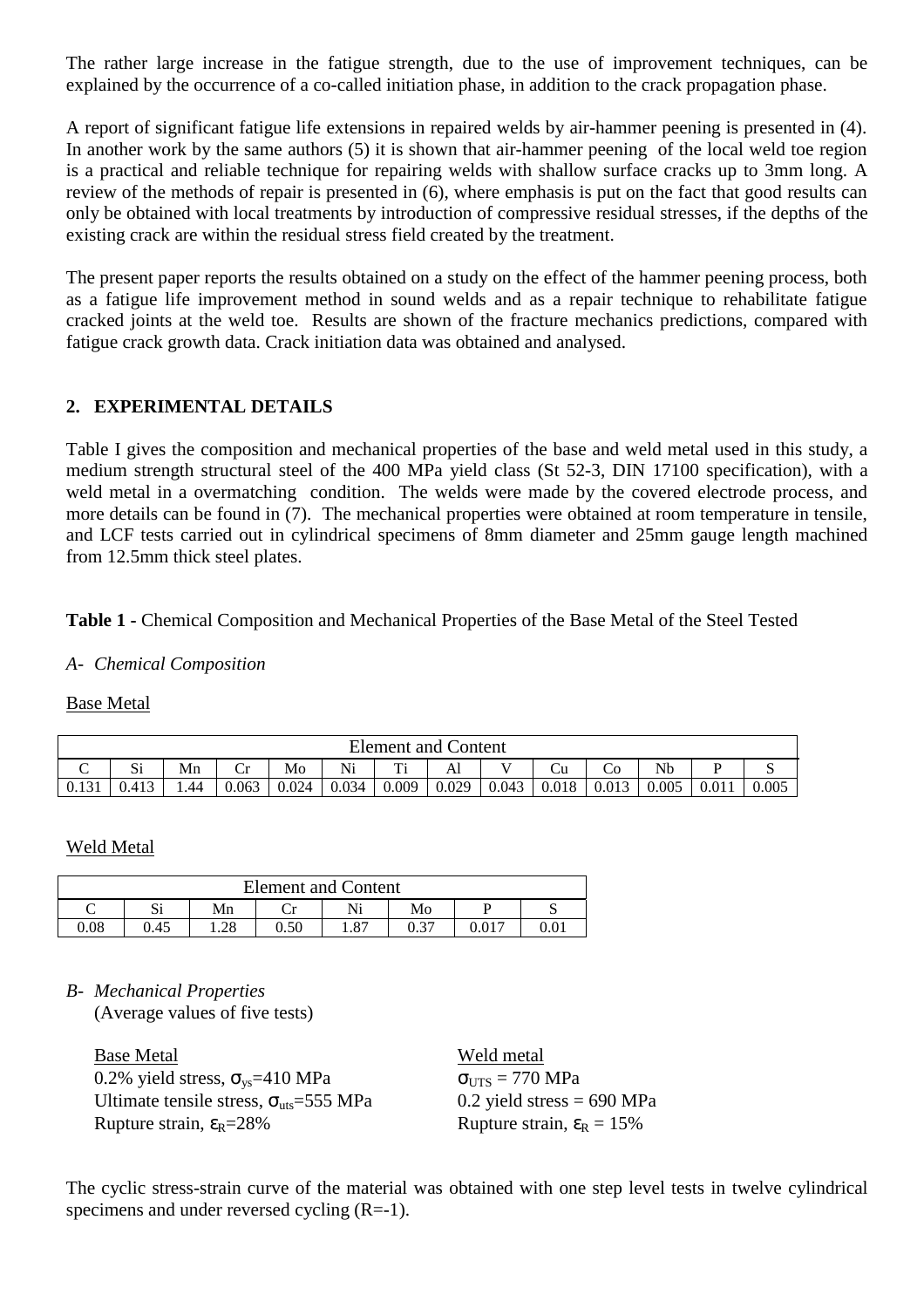The fatigue tests were carried out under constant amplitude loading in  $a + 250$  kN capacity servohydraulic fatigue test machine. The frequency was 10-15 Hz, and the stress ratio,  $R=0.1$ . The bulk of the tests was carried out until complete failure of the specimen or up to a number of cycles close to  $6.0x10^6$ , time when the fatigue test was stopped. The fracture surfaces of selected specimens were analysed at macro level and with the SEM.

In the majority of the specimens, strain gauges were bonded very close to the weld toes of the attachment, as shown in Fig. 1. These strain gauges measured the variation of the local strain at the weld toe and along the width of the specimen, caused by the initiation and propagation of the fatigue cracks at the weld toe through the thickness direction of the longitudinal plate. The strain data was used to establish the onset of fatigue crack tip marking, to define the crack geometry to be repaired by hammer peening.



**Fig. 1 -** Set-up of the strain gauges used to monitor the onset of crack initiation and detect marking.

Vickers micro hardness data with 1Kg and 25gf loads were obtained. The variation of hardness along the thickness of the specimen at the weld toe and in the crack propagation direction is plotted in Fig. 2 for the hammer peened joints. It shows the decrease in hardness along the thickness. A peak value close to 320HV was obtained (Fig. 2 ). The main objective of these tests was to compare the hardness distributions for the as welded and hammer peened specimens.

## **3. RESULTS AND DISCUSSION**

A typical macro of the fracture surface of one repaired fatigue specimen is shown in Fig. 3. Multi-crack initiation is visible at different locations.

The appearance of the fracture surface is modified when the crack depth seems to exceed the depth of the region affected by the hammer peening process (Fig. 3).



**Fig. 2 -** Hardness profiles in the welded joints. **c)** Hammer peened, microhardness, 25gf.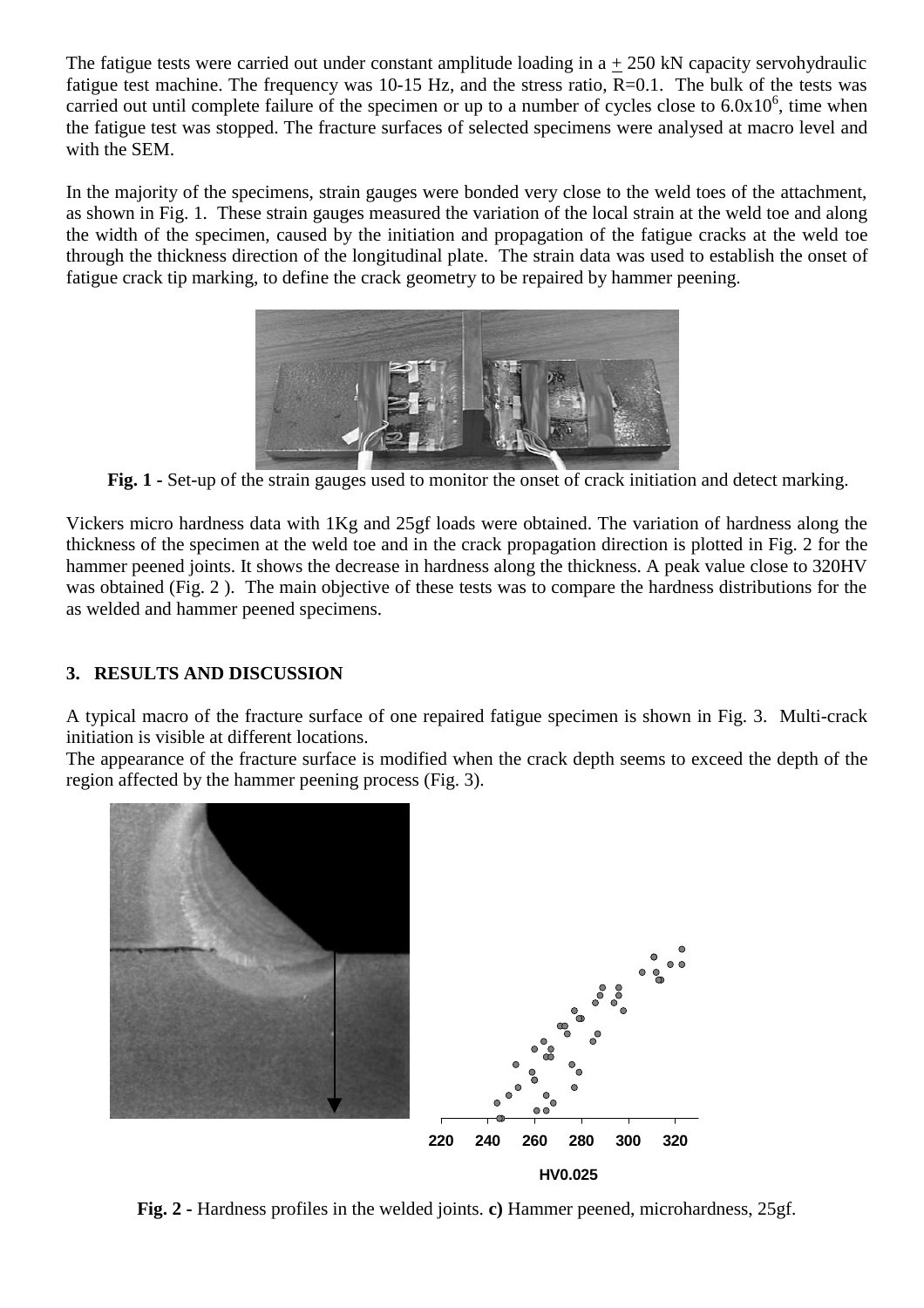In the specimen of Fig. 3 with marking initiating at 25% strain reduction, a crack of 2.23mm depth in the central region of the specimen was identified and, after the 15000 cycles of marking, as defined above, the depth of the crack has increased to 2.413 mm. At this stage, hammer peening was applied to this crack, and the test proceeded until final failure of the specimen. The number of elapsed cycles before repair was N=252406+15000 (marking), and final failure of the specimen after repair occurred with 1398259 cycles. Note a large ductile crack in Fig. 3, initiating at the tip of the semi-eliptical central fatigue crack repaired by hammer peening.



Fig. 3 - Fatigue fracture surfaces of the 3PB specimens. As welded, followed by hammer peening of a crack of 2.23mm. Fatigue marking at 25% strain reduction.  $\Delta \sigma = 325 MPa$ . N<sub>i</sub>=252406. N<sub>T</sub>=1398259 cycles.

The S-N curves of the T joints are plotted in Fig. 4. The equations obtained for the mean regression lines for 50% probability of failure, assuming  $N_r$  as the dependent variable, are given in Table 2, next. The gains in fatigue strength for  $2x10^6$  cycles were also calculated.



**Fig.4 -** S-N curves of the as welded, hammer peened and ground joints. 3PB T non-load carrying joints. St S2-3 steel.

**Table 2** - Equations of the mean fatigue S-N curves of Fig. 4. T joints. Bending. St 52-3 steel.

| $N_r$ Äó $m = K_0$ |       | $r^2$ – correlation | coefficient |                                                   |
|--------------------|-------|---------------------|-------------|---------------------------------------------------|
| $Refa$ (R=0.1)     | m     | $K_0$               | $R^2$       | Gain in fatigue strength at $2x10^{\circ}$ cycles |
| As welded          | 8.263 | $4.99E + 26$        | 0.9469      |                                                   |
| Ground             | 1.068 | $1.68E + 34$        | 0.9380      | $(333.4/294.0)=1.13$                              |
| Hammer peened      | 7.245 | $7.68E + 24$        | 0.7866      | $(367.4/294.0)=1.25$                              |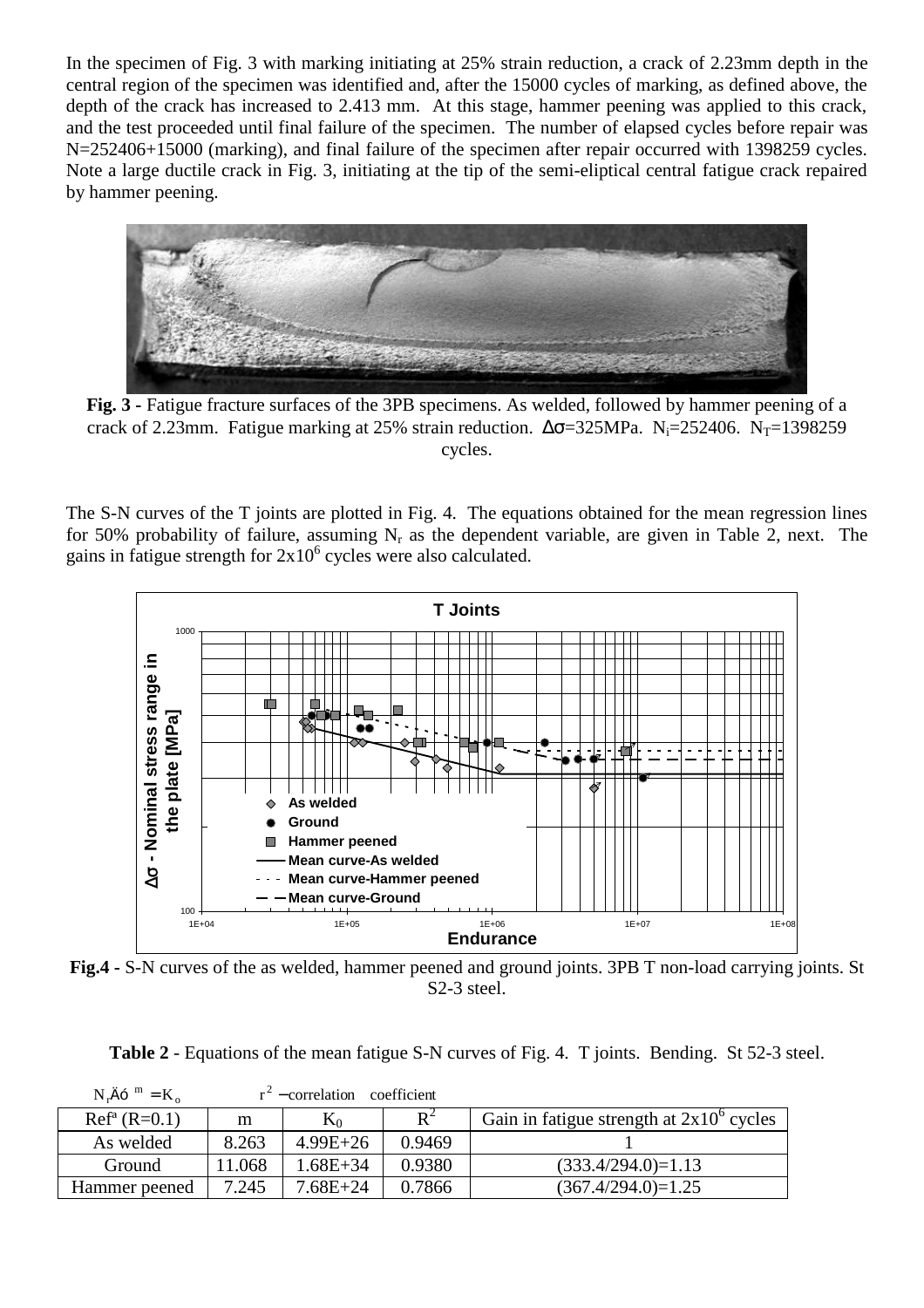An improvement in fatigue behaviour was obtained in the treated joints. The results (Table 2) show that the toe ground joints gave the same fatigue strengths as the hammer peened joints. However, for fatigue lives above  $10^6$  cycles (Fig. 3), hammer peening provides higher fatigue strength since higher fatigue limit stresses were obtained ( $\approx 350 \text{ MPa}$ ). Progressively higher fatigue crack initiation periods were obtained in the toe ground and hammer peened joints.

A study was made on predictive techniques to quantify these periods. Thus, a fracture mechanics prediction was carried out using Paris law relationships obtained previously in this and other steels, similar in what concerns the composition and the mechanical properties (8,9). The selected values for the constant C and exponent, m, were

Weld metal:  $C=4.02x10^{-9}$ mm/cycle; m=2.48 Base metal:  $C=1.36x10^{-11}$ mm/cycle; m=3.34

Table 3 a), b) gives the results of the predictions, as well as the experimental results obtained in the tests in the instrumented as welded specimens. The predictions were carried out using a crack propagation program, already tested successfully in welded geometries (10,11). The formulations of the PD6493 document (12) were used for the stress intensity factor equations.

Crack growth was analysed in two stages, from an initial defect up to the crack marking, and from crack marking up to the final crack depth of B/2. It was assumed that the shape of the propagating crack was such that  $a/2c$ =constant from  $a_0$  up to  $a_f$ . In these tables,

- Ni– cycles for the first measurable crack initiation, as detected by the first loss in strain detected by the strain gauges placed at the weld toe;
- $a_0$ ,  $c_0$  average depth and semi-surface length of the initial measured crack;
- $a_m$ ,  $c_m$  –average depth and semi-surface length of the crack at the marking;
- $N_{bm}$  experimental number of crack propagation cycles before marking;
- N'<sub>am</sub> –experimental number of crack propagation cycles after marking, up to  $a_f=B/2\approx 6.25$ mm.
- $N'_{amp}$ ,  $N'_{bmp}$  –Similar as  $N'_{am}$  and  $N'_{bm}$ , but predicted by the program (10,12).
- $N_{Te}$ ,  $N_{Tp}$  total experimental and predicted number of cycles of crack propagation) for the as welded specimen;
- **Table 3 –** Experimental and predicted values of fatigue life for the 3PB instrumented as welded specimens. R=0.1. St 52-3 steel.

| Spec.    | $a_{\rm o}$ | ⊷ດ      | $a_m$ | $c_m$  | N'<br>bm(1) | $r_{\text{bmp}}(2)$<br>$N$ '. | Ratio   | N'<br>m(3) | N'<br>$i_{\rm amp}(4)$ | Ratio   |
|----------|-------------|---------|-------|--------|-------------|-------------------------------|---------|------------|------------------------|---------|
|          | (mm)        | $'$ mm) | mm)   | (mm)   |             |                               | (1)/(2) |            |                        | (3)/(4) |
| າາ<br>∠∠ | 0.1         | 0.912   | .67   | 5.224  | 310000      | 356992                        | 0.87    | 356992     | 59230                  | 6.03    |
| つつ<br>دے | 0.1         | ).698   | 3.862 | 26.947 | 123600      | 105601                        |         | 105601     | 18665                  | 5.66    |

a) crack propagation data.

b) crack initiation data. Final crack size,  $a_f = B/2$ .

| Spec. | $N_i(1)$ | $N_{\text{Te}}(2)$ | $N_{\text{TP}}$ | Ratio $(1)/(2)$ |
|-------|----------|--------------------|-----------------|-----------------|
| 22    | 1357537  | 2024529            | 416222          | 0.67            |
| 23    | 260000   | 489201             | 124266          | 0.53            |

The results show good agreement between the experimental and the predicted number of cycles of crack propagation up to marking, i.e., when the crack is basically growing in the weld metal affected area. For crack lengths greater than the marking crack ( $a_m$ ,  $c_m$ ) the experimental values N'<sub>am</sub> are higher than the predicted N'amp, which could be attributed to variations in microstructure and also inaccuracies in the measurement of the marking crack. In these as welded specimens, nearly 50% of the total fatigue life is spent in crack initiation up to a measurable size or event.

Similar results as in Table 3, but for the specimens repaired by hammer peening at a detected crack of geometry corresponding to a loss of 25 to 40% in the local strain at the weld toe, are given in Table 4.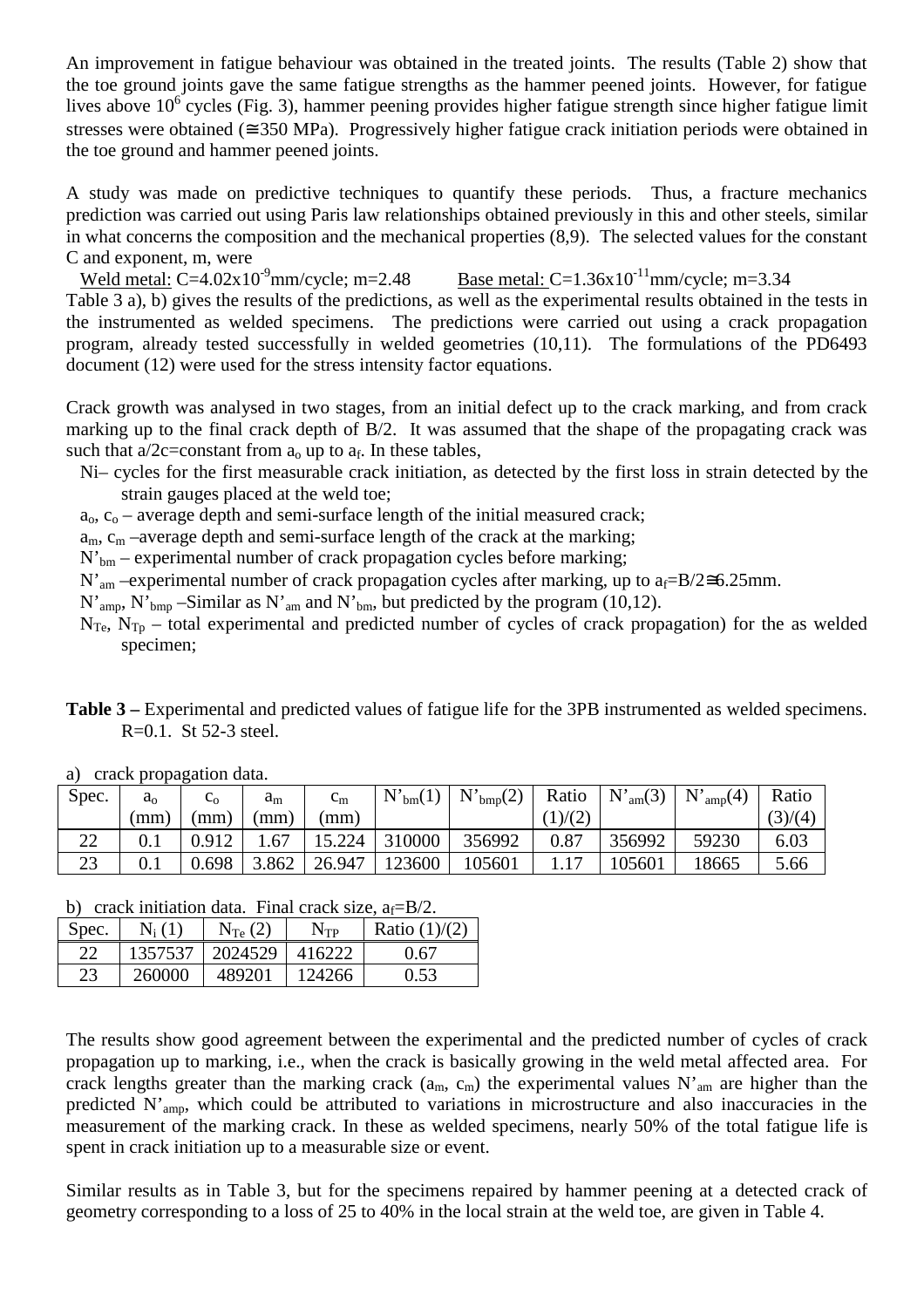Table 4a) gives an assessment of the effect of hammer peening, and Table 4b) gives the experimental results obtained on the cracked specimens repaired by hammer peening, together with the predicted values given by the program. In these tables,

 $a_H$ ,  $c_H$  – average depth and semi-surface length of the crack repaired by hammer peening;

 $N_i$  – cycles for crack initiation of the first crack (before repair);

 $N'_{bH}$  – experimental number of cycles of crack propagation before hammer peening ( $a_H$ ,  $c_H$ );

 $N'_{bHp}$ ,  $N'_{aHp}$  – similar as  $N'_{bH}$  and  $N_{aH}$ , but the number of cycles of crack propagation predicted by the program;

 $N<sub>aH</sub>$  – experimental number of cycles after hammer peening (initiation,  $N<sub>iH</sub>$ , + propagation,  $N<sub>aHp</sub>$ );

 $N_{Te}$  – total experimental number of cycles;  $N_{Te}$  – total predicted number of cycles.

The number of cycles for crack initiation after hammer peening of the repaired crack,  $N_{\text{H}}$ , was not yet obtained, since strain gauge data was not collected after the repaired weld toes. For these results, in Table 4 a), b), , the following equations apply:

 $N_{\text{Tp}} = N'_{\text{bHp}} + N_{\text{aHp}} + N_{\text{i}}$  (1)

$$
N_{\rm Te} = N_{\rm i} + N_{\rm bH} + N_{\rm aff} \tag{2}
$$

$$
N_{\text{aH}} = N_{\text{iH}} + N_{\text{aHp}} \tag{3}
$$

**Table 4 – a)** Experimental and predicted values of the fatigue lives of the repaired joints. 3PB welded joints. St S2-3 steel.  $R \cong 0.1$ .

| Spec. | $a_0$ | $c_{0}$ | aн             | $c_{\rm H}$ | $N_{\text{bH}}(1)$ | $N'_{bHp}(2)$ | Ratio   | $N_{\text{aH}}(3)$ | $N'_{aHp}(4)$ | Ratio   |
|-------|-------|---------|----------------|-------------|--------------------|---------------|---------|--------------------|---------------|---------|
|       | mm)   | mm)     | (mm)           | (mm)        |                    |               | (1)/(2) |                    |               | (3)/(4) |
| 24    | 0.1   | 0.222   | 2.413          | 5.357       | 202306             | 217984        | 0.93    | 1130853            | 76992         | 14.69   |
| 26    | 0.1   | 0.575   | 3.18           | 18.292      | 42321              | 42485         | 1.00    | 38934              | 7202          | 5.41    |
| 27    | 0.1   | 0.271   | 2.85           | 7.717       | 88458              | 105845        | 0.84    | 132155             | 28283         | 4.67    |
| 28    | 0.1   | 0.230   | $\overline{4}$ | 9.2095      | 109237             | 146011        | 0.75    | 170344             | 21558         | 7.90    |
| 29    | 0.1   | 0.176   | 3.3            | 5.8065      | 427107             | 414061        | 1.03    | 894786             | 96768         | 9.25    |
| 53    | 0.1   | 0.829   | .441           | 11.959      | 38746              | 24692         | 1.57    | 405064             | 8407          | 48.18   |

**b)** Comparison of fatigue lives of the specimens in Table 4a)

| Spec. | $N_i(1)$ | $N_{\rm aff}(2)$ | $N_{Te}$ (3) | $N_{\text{Tp}}(4)$ | Ratio   | Ratio   | Ratio   | Ratio |
|-------|----------|------------------|--------------|--------------------|---------|---------|---------|-------|
|       |          |                  |              |                    | (1)/(3) | (2)/(3) | (3)/(4) | g     |
| 24    | 65100    | 1130853          | 1398259      | 360076             | 0.05    | 0.81    | 3.88    | 4.06  |
| 26    | 75100    | 38934            | 156255       | 124687             | 0.48    | 0.25    | 1.25    | 1.25  |
| 27    | 10000    | 132155           | 230613       | 144128             | 0.04    | 0.57    | 1.60    | 1.82  |
| 28    | 100000   | 170344           | 379581       | 267569             | 0.26    | 0.45    | 1.42    | 1.64  |
| 29    | 2080000  | 894786           | 3401893      | 2590829            | 0.61    | 0.26    | 1.31    | 1.31  |
| 53    | 100000   | 405064           | 543810       | 33066              | 0.18    | 0.74    | 0.89    | 3.69  |

In these specimens, the geometry of the repaired crack was clearly defined and very good agreement was found between N'<sub>bH</sub> and N'<sub>bHp</sub>. After hammer peening, N'<sub>bHp</sub> is much lower than N<sub>aH</sub>, since hammer peening introduces a long crack initiation period in the repaired crack.

The predicted results in Table 3 were obtained using the values of C and m for the weld metal. For the analysis of crack propagation after marking, the values of C and m assumed were those for the base metal, since for the size of these repaired cracks, crack tip is essentially in the base metal. Work is in progress to simulat also the HAZ's properties and also to take into account the residual stress field induced by the hammer peening treatment.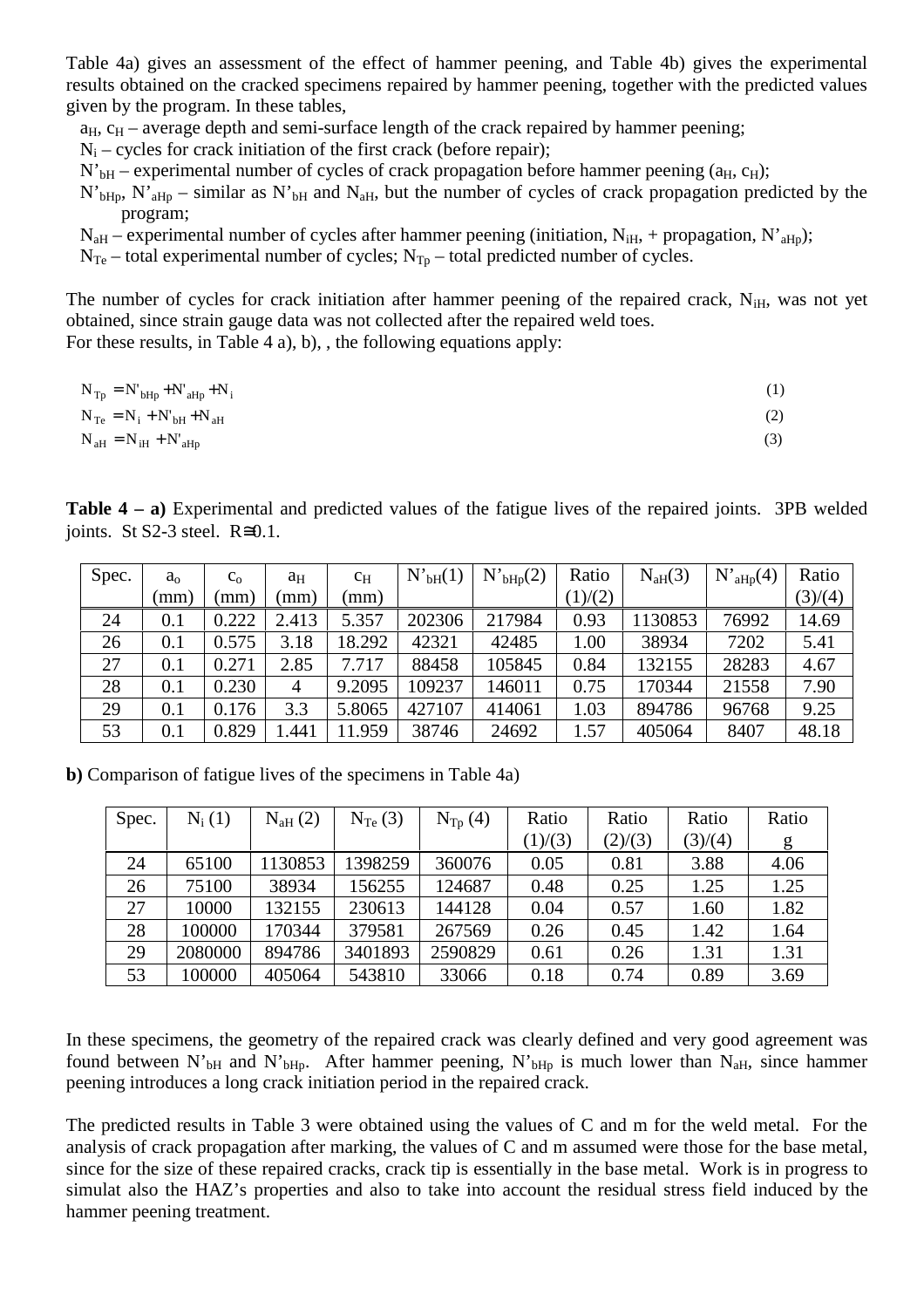The S-N data for the repaired joints (Table 4) is plotted in Fig. 5 and show that there is an increase of fatigue life with repair.



**Fig. 5 -** S-N curves of the repaired joints by hammer peening. 3PB T non-load carrying joints. Medium strength St S2-3 steel.

The gains in fatigue life due to treatment, g, can be given by the relation:

$$
g = \frac{N_{\text{Te}}}{N_{\text{ebh}}} \tag{4}
$$

where N<sub>ebh</sub> is the expected life of the joint, without the repair, given by the relation

$$
N_{ebh} = N_i + N'_{bH} + N'_{aHp} = N_{bH} + N'_{aHp}
$$
\n(5)

The results (Fig. 6) show that the gains due to repair by hammer peening of a cracked joint range from a factor of 1.3 to about 4 times the expected life of the joint, in case it was not repaired at all. There is a trend to indicate that the higher benefits can be obtained with small repaired cracks (Fig. 6), but additional work is needed to analyse this trend in a more detailed manner.



**Fig.6 –** Gains in fatigue life due to treatment against depth of the crack repaired by hammer peening. 3PBT non load carrying joint.